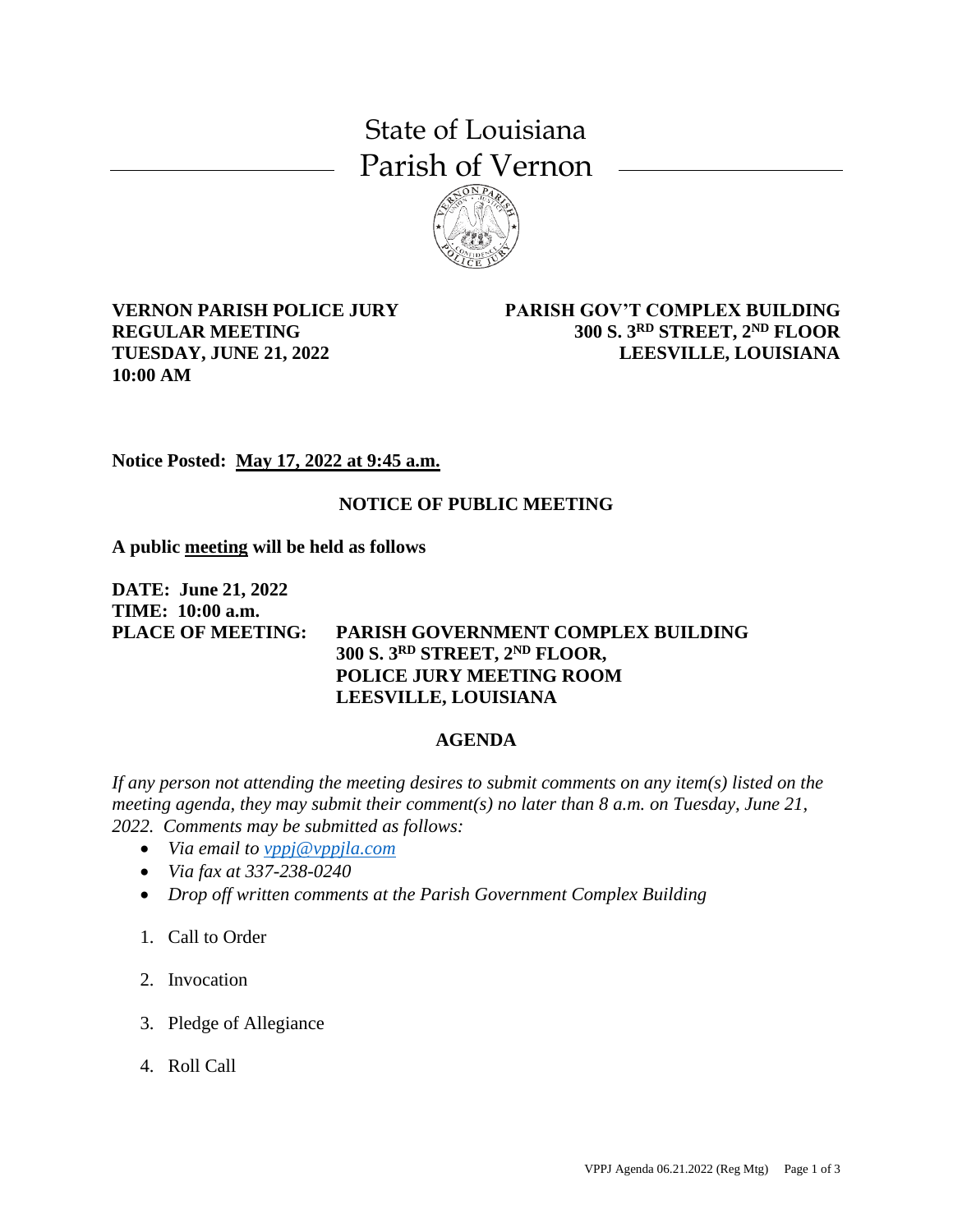- 5. Visitors 1.) John Crook and Jordan Craft, Vernon Parish Tourism Commission 2.) Jacob McKee, McKee Agency
- 6. Public Comment
- 7. Motion to accept the minutes of the January 18, 2022 regular meeting, the February 14, 2022 committee meeting, the February 24, 2022 regular meeting, the March 14, 2022 committee meeting, the March 21, 2022 regular meeting, the April 11, 2022 committee meeting, the April 18, 2022 regular meeting, the April 19, 2022 special call meeting, the April 19, 2022 committee meeting, the April 28, 2022 special call meeting, the May 9, 2022 special call meeting, the May 9, 2022 committee meeting, and the May 16, 2022 regular meeting and dispense with the reading of the minutes.
- 8. Committee Reports:
	- 1. Capital Properties
	- 2. Econ. Development & Planning
	- 3. Equipment
	- 4. Finance
	- 5. Fire Protection and Solid Waste
	- 6. Permit & Claims
- 7. Personnel
- 8. Road Maintenance & Construction
- 9. Veterans Affairs
- 10. Ways & Means
- 11. Wildlife & Lakes
- 9. Adopt a resolution adopting millage rates for 2022. **(ROLL CALL)**
- 10. Motion to adopt Mutual Aid Agreement between the City of Leesville and the Vernon Parish Police Jury for mutual assistance during disasters or emergency situations.
- 11. Motion to appoint the Leesville Leader as the Officail Journal for Vernon Parish from July 1, 2022 – June 30, 2023.
- 12. Motion to appoint Merchants and Farmers Bank, Sabine State Bank, and b1BANK as fiscal agents of the Vernon Parish Police Jury from July 1, 200 – June 30, 2023.
- 13. Motion to adopt memorials for the following community members: Mr. A.J. Brister, Mr. Clemath Doyle, Mrs. Dianetta Smith Maxie, Mr. Dub Matthews, Mr. Dickie Bailes, Mr. Oscar Dunn, Mrs. Laura JoAnne Brack, Mr. Pascal Ernest Lynn, Mr. Aaron Powell, Mr. Robert Grafton, Mrs. Margie White, Mrs. Carol Snapp, Mrs. Pam Carroll, Mr. Hollis E. Jarrell.
- 14. Motion to authorize payment of all invoices as authorized by the Finance Committee and authorize payment of all expenditures above the budgeted amount from Ward Maintenance and/or Construction accounts.
- 15. Motion to adjourn.